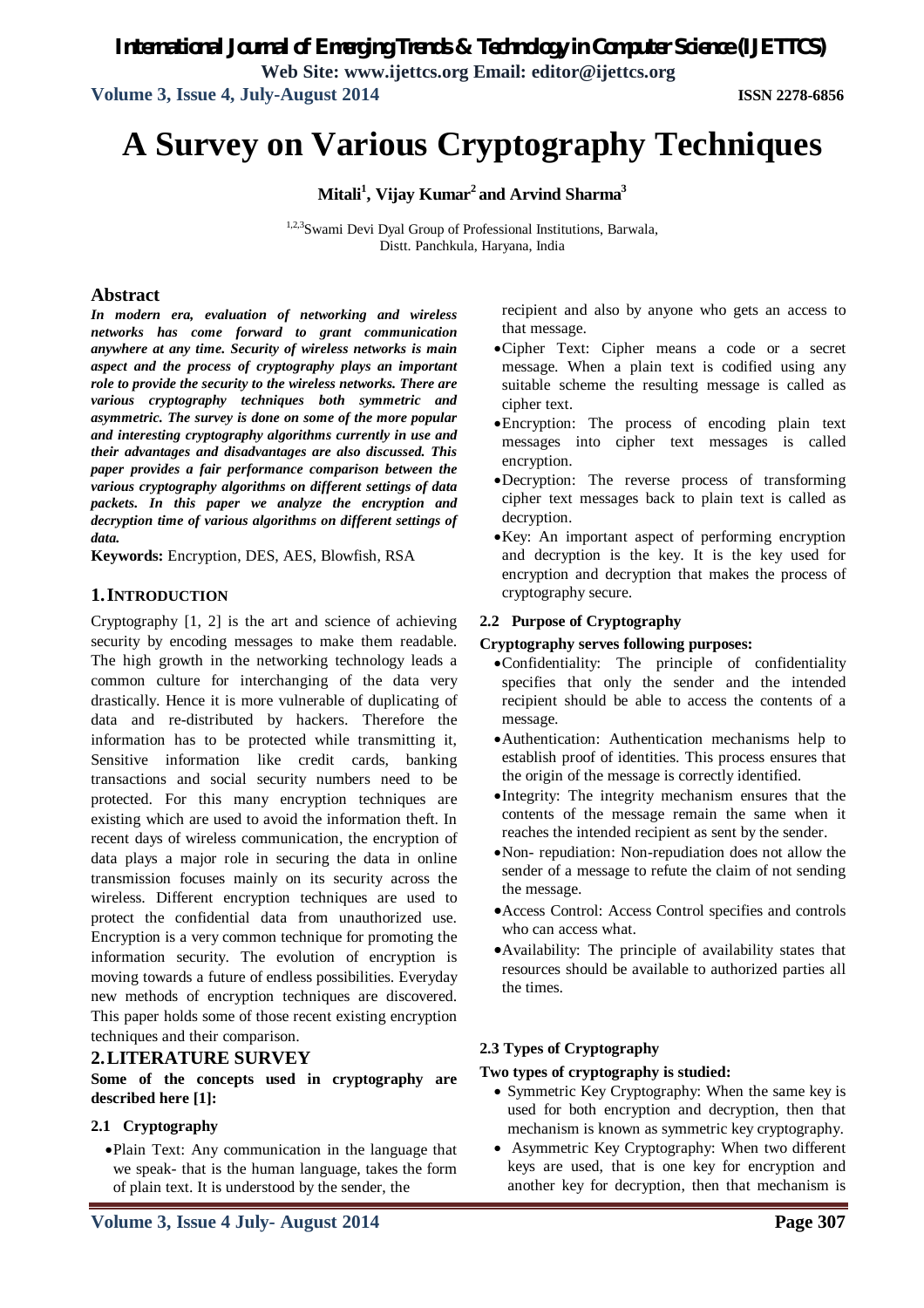# **Volume 3, Issue 4, July-August 2014 ISSN 2278-6856**

known as asymmetric key cryptography.



Figure 3.1: Classification of Cryptography

# **3.RELATED WORKS**

This subsection describes and examines previous work on most common algorithm.

#### **3.1 DES**

DES is a block cipher that uses shared secret key for encryption and decryption. DES algorithm as described by Davis R. [3] takes a fixed-length string of plaintext bits and transforms it through a series of complicated operations into cipher text bit string of the same length. In the case of DES, each block size is 64 bits. DES also uses a key of 56 bits to customize the transformation, so that decryption can only be performed by those who know the particular key used to encrypt the message. There are 16 identical stages of processing, termed rounds. There is also an initial and final permutation, termed IP and FP, which are inverses (IP "undoes" the action of FP, and vice versa). The Broad level steps in DES are as follows [1]:

- 1.In the first step, the 64-bit plain text message is handed over to an Initial permutation (IP) function.
- 2.The initial permutation is performed on plain text.
- 3.The IP produces two halves of the permuted message; Left Plain Text (LPT) and Right Plain Text (RPT).
- 4.Now, each of LPT and RPT go through 16 rounds of encryption process.
- 5.In the end, LPT and RPT are rejoined and a final permutation (FP) is performed on the combined block.

6.The result of this process produces 64-bit cipher text. Rounds: Each of the 16 rounds, in turn, consists of the broad level steps and shown in Figure 3.1.



Figure 3.1: Details of One Round in DES

#### **3.2DES**

3DES (Triple DES) is an enhancement of DES; it is 64 bit block size with 192 bits key size. In this standard the encryption method is similar to the one in the original DES but applied 3 times to increase the encryption level and the average safe time. It is a known fact that 3DES is slower than other block cipher methods. It uses either two or three 56 bit keys in the sequence Encrypt-Decrypt-Encrypt (EDE). Initially, three different keys are used for the encryption algorithm to generate cipher text on plain text message, t.

$$
C(t) = E_{k1}(D_{k2}(E_{k3}(t)))
$$
 (1)

Where  $C(t)$  is cipher text produced from plain text t,

 $E_{k1}$  is the encryption method using key k1

 $D_{k2}$  is the decryption method using key k2

 $E_{k3}$  is the encryption method using key k3

Another option is to use two different keys for the encryption algorithm which reduces the memory requirement of keys in TDES.

$$
C(t) = E_{k1}(D_{k2}(E_{k3}(t)))
$$
 (2)



Cipher Text

**Figure 3.2:** Encryption in 3DES

TDES algorithm with three keys requires 2^168 possible combinations and with two keys requires 2^112 combinations. It is practically not possible to try such a huge combination so TDES is a strongest encryption algorithm. The disadvantage of this algorithm it is too time consuming.

#### **3.3 AES**

The AES cipher [6] is almost identical to the block cipher Rijndael cipher developed by two Belgian cryptographers, Joan Daemen and Vincent Rijmen. The algorithm described by AES is a symmetric-key algorithm, meaning the same key is used for both encrypting and decrypting the data. The number of internal rounds of the cipher is a function of the key length. The number of rounds for 128 bit key is 10. Unlike its predecessor DES, AES does not use a Feistel network. Feistel networks do not encrypt an entire block per iteration, e.g., in DES, 64/2 = 32 bits are encrypted in one round. AES, on the other hand, encrypts all 128 bits in one iteration. This is one reason why it has a comparably small number of rounds.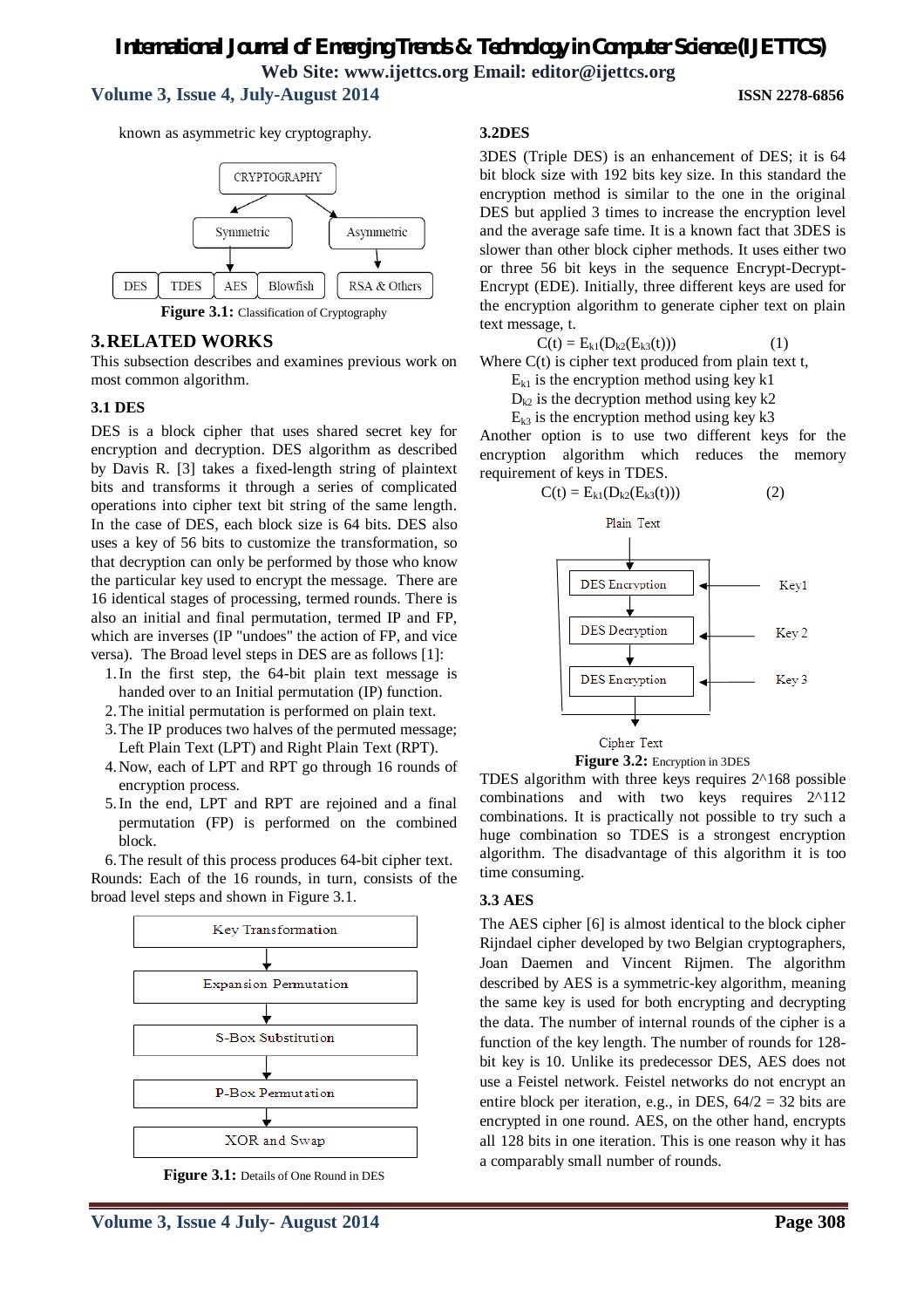**Volume 3, Issue 4, July-August 2014 ISSN 2278-6856**



#### **Figure 3.3:** One Round of encryption and Decryption in AES

Encryption Round Decryption Round Each processing round involves four steps:-

- Substitute byte: a non-linear substitution step where each byte is replaced with another according to a lookup table.
- Shift rows: a transposition step where each row of the state is shifted cyclically a certain number of steps.
- Mixcoloumn: a mixing operation which operates on the columns of the state, combining the four bytes in each column.
- Add round key: each byte of the state is combined with the round key using bitwise XOR.

AES encryption is fast and flexible. It can be implemented on various platforms especially in small devices.

#### **AES Encryption:**

The encryption process in AES involves following steps:

(i) Do the one-time initialization process:

- (a) Expand the 16-byte key to get the actual Key Block to be used.
- (b)Do one time initialization of the 16-byte plain text block (called State).
- (c) XOR the state with the key block
- (ii) For each round do the following:
	- (a) Apply S-Box to each of the plain text bytes.
	- (b)Rotate row k of the plain text block (i.e. state) by k bytes.
	- (c) Perform mix columns operation.
	- (d)XOR the state with the key block.

#### **3.4 Blowfish**

Blowfish [5] is one of the most common public domain encryption algorithms provided by Bruce Schneier - one of the world's leading cryptologists, and the president of Counterpane Systems, a consulting firm specializing in cryptography and computer security. The Blowfish algorithm was first introduced in 1993. The blowfish encryption is shown in figure below:



 **Figure 3.4:** Blowfish Encryption

#### **Operation of Blowfish:**

Blowfish encrypts 64-bit block cipher with variable length key. It contains two parts

- Subkey Generation: This process converts the key upto 448 bits long to subkeys to totaling 4168 bits.
- Data Encryption: This process involves the iteration of a simple function 16 times. Each round contains a key dependent permutation and key- and data dependent substitution.

Blowfish suits the applications where the key remain constant for a long time (e.g. communication link encryption) but not where the key changes frequently (e.g. packet switching).

#### **3.5 RSA**

RSA is a public key algorithm invented by Rivest, Shamir and Adleman [7]. The key used for encryption is different from (but related to) the key used for decryption. RSA involves a public key and a private key. The public key can be known to everyone and is used for encrypting messages. Messages encrypted with the public key can only be decrypted using the private key. The keys for the RSA algorithm are generated the following way:

- 1.Choose two distinct large prime numbers p and q.
- 2.For security purposes, the integer's p and q should be chosen at random, and should be of similar bitlength. Prime integers can be efficiently found using a primarily test.
- 3. Compute  $n = pq$ ; n is used as the modulus for both the public and private keys
- 4.Select the public key (i.e. the encryption key) E such that it is not a factor of  $(p - 1)$  and  $(q - 1)$ .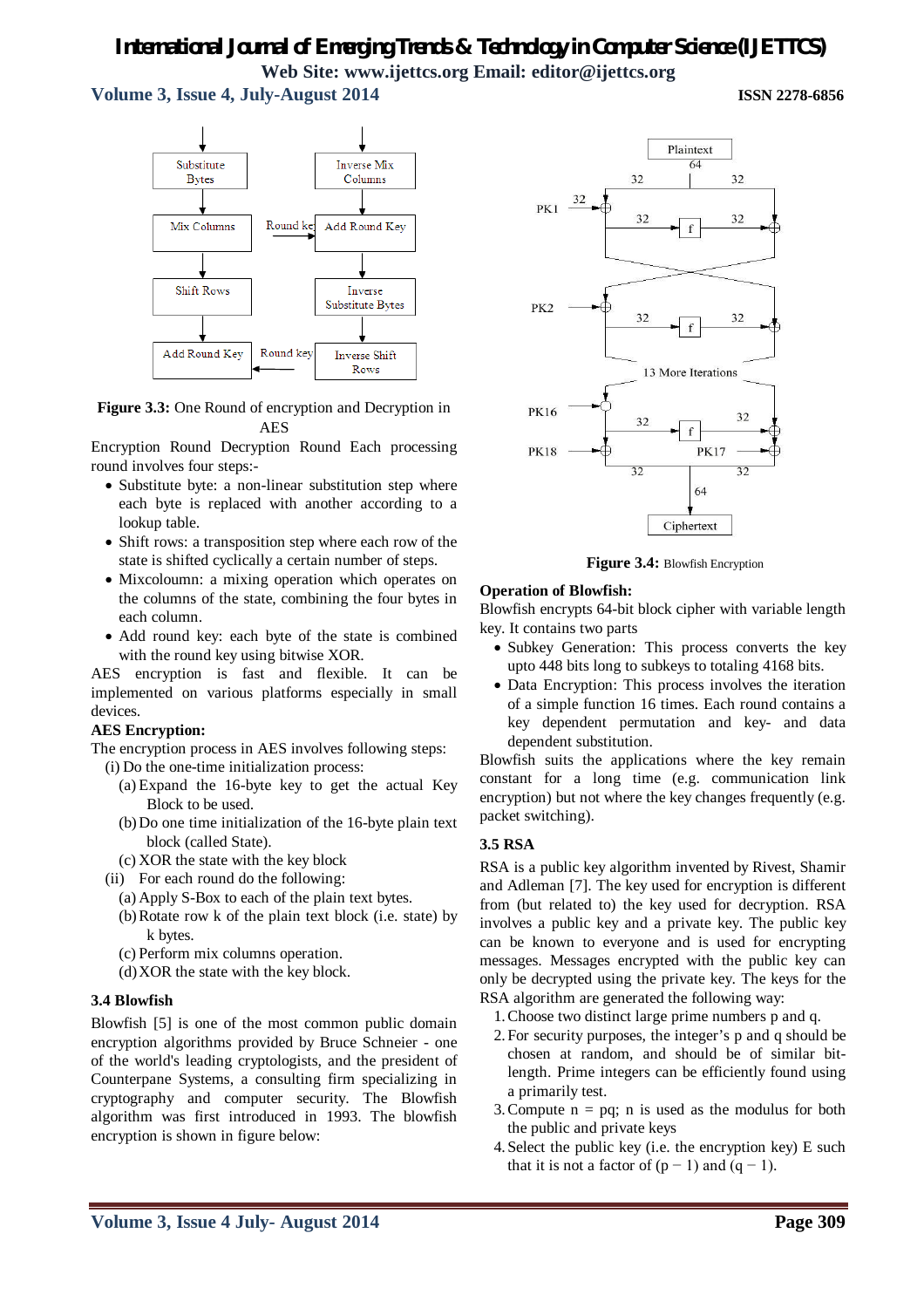# **Volume 3, Issue 4, July-August 2014 ISSN 2278-6856**

5.Select the private key (i.e. the decryption key) D such that the following equation is true:

 $(D*E) \mod (p-1)*(q-1) = 1$ 

6.For encryption, calculate the cipher text CT from the plain text PT as follows:

$$
CT = P T^E \mod N \tag{3.1}
$$

- 7.Select CT as the cipher text to the receiver.
- 8.For decryption, calculate the plain text PT from the cipher text CT as follows:

$$
PT = CT^{\wedge}D \text{ mod } N \tag{3.2}
$$

#### **3.6 Comparison**

Comparative study of the cryptographic algorithms both symmetric as well as asymmetric has been done.

| Table 1: Comparison of Cryptography Algorithms |  |  |  |  |
|------------------------------------------------|--|--|--|--|
|------------------------------------------------|--|--|--|--|

| <b>ALGORITH</b> | <b>CREATED</b>   | KEY         | <b>BLO</b> |
|-----------------|------------------|-------------|------------|
| M               | BY               | <b>SIZE</b> | CК         |
|                 |                  | (BITS)      | SIZ        |
|                 |                  |             | E          |
|                 |                  |             | (BIT       |
|                 |                  |             | S)         |
| <b>DES</b>      | IBM in           | 56          | 64         |
|                 | 1975             |             |            |
| 3DES            | IBM in           | $112$ or    | 64         |
|                 | 1978             | 168         |            |
| AES             | JOAN             | 256         | 128        |
|                 | <b>DAEMEN</b>    |             |            |
|                 | &                |             |            |
|                 | <b>VINCENT</b>   |             |            |
|                 | <b>RIJMEN IN</b> |             |            |
|                 | 1998             |             |            |
| <b>BLOWFISH</b> | <b>BRUCE</b>     | $32 - 448$  | 64         |
|                 | <b>SCHNEIER</b>  |             |            |
|                 | IN 1993          |             |            |

E. Thambiraja, G.Ramesh and Dr. R. Umarani in [8] have done survey on most common encryption techniques. Monika Agrawal and Pradeep Mishra in [9] have also done a comparative survey on Symmetric Key Encryption Techniques. Gurjeevan Singh, Ashwani Kumar Singla and K.S.Sandha in [4] have provided comparison of various cryptographic algorithms.

#### **DES**

Advantages and Disadvantages of DES are Advantages

- 1)DES algorithm has been a popular secret key encryption algorithm and is used in many commercial and financial applications.
- 2)Although introduced in 1976, it has proved resistant to all forms of cryptanalysis.

#### **Disadvantages**

- 1)Its key size is too small by current standards and its entire 56 bit key space can be searched in approximately 22 hours.
- 2)It was recognized that DES was not secure because of advancement in computer processing power

# **3DES**:

#### **Advantages**

- 1)It uses 64 bit block size with 192 bits of key size. It is simple like DES because the encryption method is similar to the one in the original DES but applied 3 times to increase the encryption level and the average safe time.
- 2)3DES is easy to implement (and accelerate) in both hardware and software.

#### **Disadvantages**

- 1) 3DES is slower than other block cipher methods.
- 2) It has poor performance.

#### **AES**

#### **Advantages**

- 1) The purpose of the AES algorithm is to replace the older and less reliable algorithms, such as Data Encryption Standard (DES).
- 2) AES encryption is fast and flexible.
- 3) The AES has also been employed in other areas such as to secure information in smart cards and online transactions.
- 4) Until May 2009, the only successful published attacks against the full AES were side-channel attacks on some specific implementations.
- 5) In June 2003, the U.S. Government announced that AES could be used to protect classified information.
- 6) The design and strength of all key lengths of the AES algorithm (i.e., 128, 192 and 256) are sufficient to protect classified information up to the SECRET level. TOP SECRET information will require use of either the 192 or 256 key lengths.

#### **Disadvantages**

- 1)AES in Galois/Counter Mode (GCM) is challenging to implement in software.
- 2)The size of key length is too long that makes it complex sometimes.

#### **Blowfish**

- 1) Blowfish is block cipher 64-bit which can also be used as a replacement for the DES algorithm. It takes a variable length key, ranging from 32 bits to 448 bits; default 128 bits.
- 2) Blowfish is fast as its encryption rate on 32-bit microprocessor is 26 clock cycles per byte.
- 3) It is compact as it can execute in less than 5 kb memory.
- 4) It is simple because it uses only primitive operations like addition, XOR and table lookup, making its design and implementation simple.
- 5) It has a variable key length upto a maximum of 448 bits long making it both flexible and secure.
- 6) No attack is known to be successful against this. Blowfish is unpatented, license-free, and is available free for all uses. Blowfish has variants of 14 rounds or less.
- 7) Blowfish is considered to be the best out of all encryption algorithms.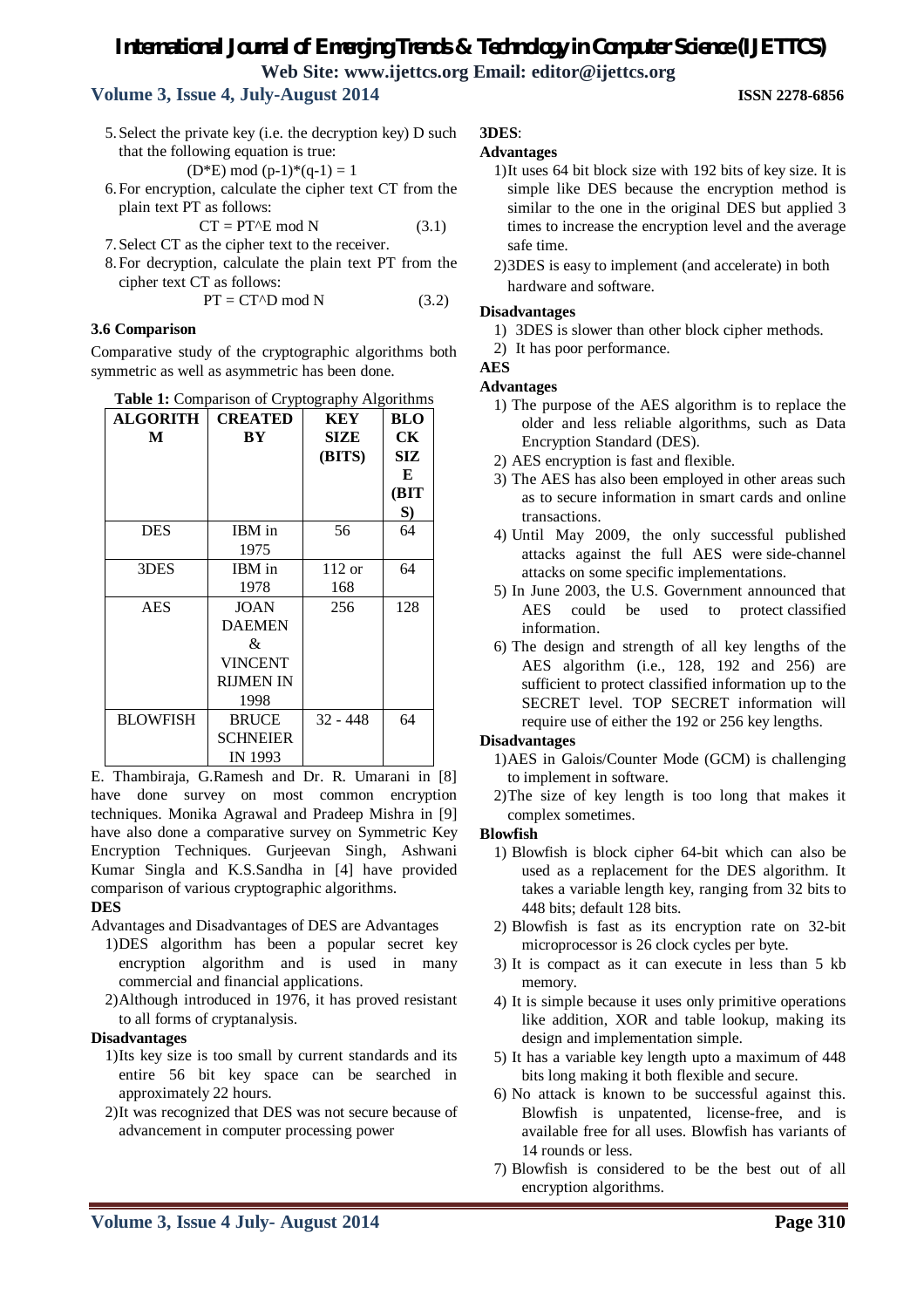### **Volume 3, Issue 4, July-August 2014 ISSN 2278-6856**

#### **RSA**

#### **Advantages**

- 1) The primary advantage of RSA is increased security: as the private keys do not ever need to be transmitted or revealed to anyone. Whereas in a secret-key system, there is always a chance that an enemy could discover the secret key while it is being transmitted.
- 2) Another major advantage of public-key systems is that they can provide a method for digital signatures. Authentication via secret-key systems requires the sharing of some secret and sometimes requires trust of a third party as well.
- 3) Digitally signed messages can be proved authentic to a third party, such as a judge, thus allowing such messages to be legally binding.

#### **Disadvantages**

1) A disadvantage of using public-key cryptography for encryption is speed: they are very slow in processing.

For encryption, the best solution is to combine public- and secret-key systems in order to get both the security advantages of public-key systems and the speed advantages of secret-key systems. The study so far shows the superiority of Blowfish algorithm over other algorithms in terms of the processing time. Blowfish has a better performance than other common encryption algorithms used. Since Blowfish has not any known security weak points so far, this makes it an excellent candidate to be considered as a standard encryption algorithm. Gurjeevan Singh, Ashwani Kumar Singla and K.S.Sandha have provided comparative analysis of encryption algorithms. The four encryption algorithms (AES. 3DES, Blowfish and DES) have been tested with different text file sizes. The experiment results are shown below: Comparison of encryption time has been explained in the Table 2 and also the execution time of various encryption algorithms on different text file size.

**Table 2:** Comparative Encryption Times (In ms) of various algorithms with different packet size

| <b>Text File</b> | <b>AES</b> | 3DES | <b>Blowfish</b> | <b>DES</b> |
|------------------|------------|------|-----------------|------------|
| <b>Size</b>      |            |      |                 |            |
| (in Kbytes)      |            |      |                 |            |
| 20               | 42         | 34   | 25              | 20         |
| 48               | 55         | 55   | 37              | 30         |
| 108              | 40         | 48   | 45              | 35         |
| 242              | 91         | 82   | 46              | 51         |
| 322              | 115        | 115  | 48              | 47         |
| 780              | 165        | 170  | 65              | 85         |
| 910              | 213        | 230  | 68              | 145        |
| 5501             | 260        | 310  | 120             | 250        |
| 7200             | 210        | 286  | 109             | 260        |
| 7838             | 1240       | 1470 | 122             | 1280       |
| 22335            | 1370       | 1800 | 155             | 1720       |
| 42000            | 1530       | 2300 | 165             | 2100       |
| 99000            | 1720       | 2750 | 190             | 2600       |



Cryptography Algorithms

**Figure 2:** Encryption Time of Each Algorithm (In ms)

The results for the comparison described in Figure 2 shows the superiority of Blowfish algorithm over the other algorithms in terms of the processing encryption time. Because less the time; less will be the power consumption and more the speed of the algorithm. Second point can be noticed here that AES has advantage over the other 3DES and DES in terms of processing encryption time except Blowfish. In third point we say can that DES has better performance than 3DES. Fourth point which has been concluded that 3DES has least performance than all.

#### **4. CONCLUSION**

In this wireless world nowadays, the security for the data has become highly important since the selling and buying of products over the open network occur very frequently. In this paper, it has been surveyed about the existing works on the encryption techniques. Those encryption techniques are studied and analyzed well to promote the performance of the encryption methods also to ensure the security proceedings. This paper presents the performance evaluation of selected symmetric algorithms. The selected algorithms are AES, 3DES, Blowfish and DES. The presented simulation results show the numerous points. Firstly it was concluded that Blowfish has better performance than other algorithms followed by AES.

3DES has least efficient of all the studied algorithms. In future we can use Encryption techniques in such a way that it can consume less time and power furthermore; we try to develop stronger Encryption Algorithm with high speed and minimum energy consumption..

#### **References**

- [1.] Atul Kahate "Cryptography and Network Security", Tata McGraw-Hill Companies, 2008.
- [2.] William Stallings "Network Security Essentials (Applications and Standards)", Pearson Education, 2004.
- [3.] Davis, R., "The Data Encryption Standard in Perspective," Proceeding of Communication Society